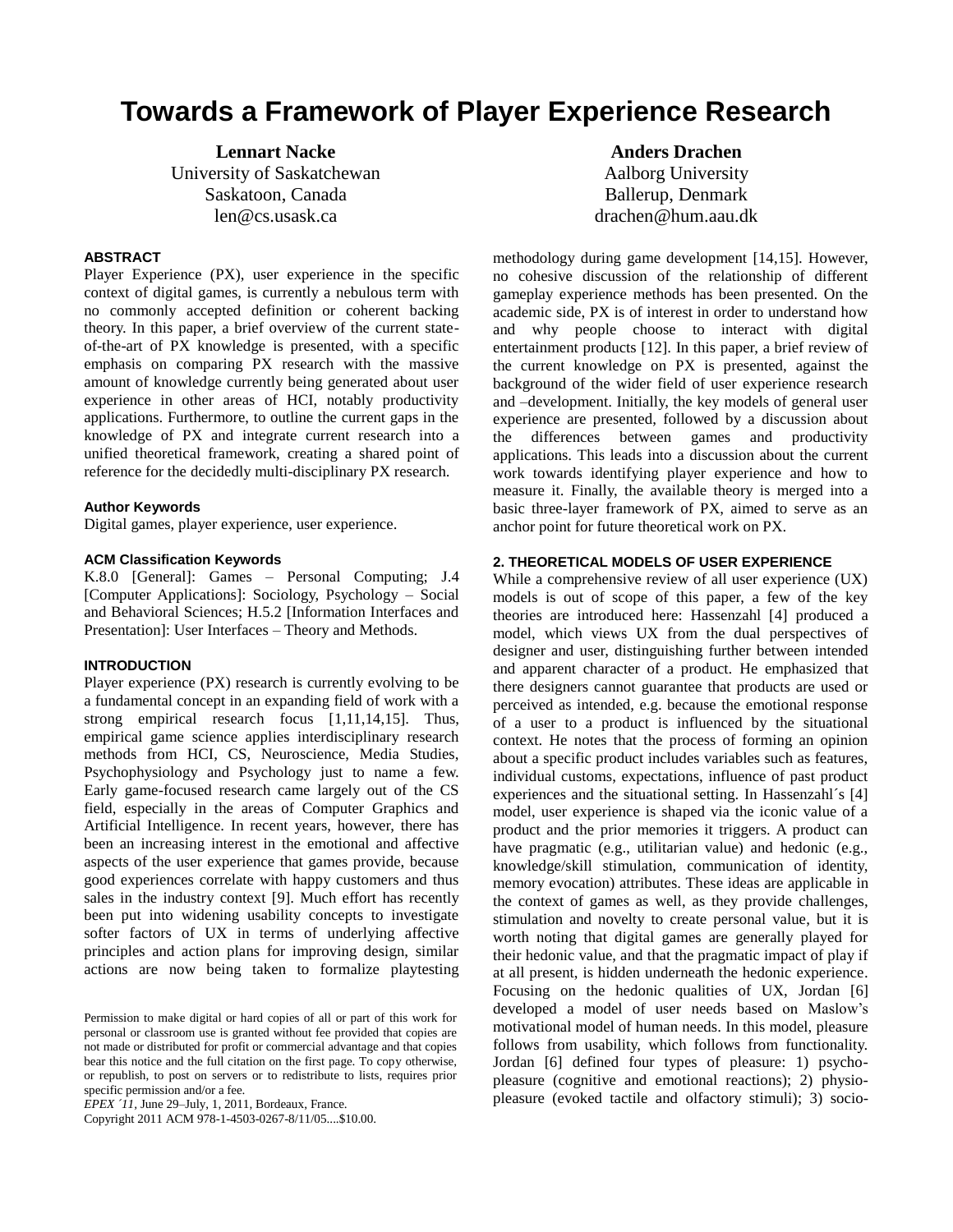pleasure (evoked by relationships, society, personal status, or indicative of social identity), and: 4) ideo-pleasure (aesthetics and ideological value). While games are pleasure-centric products, they also need to be evaluated from sociological and technological perspectives. Garrett proposed a UX design model for the web with UX elements on different layers of abstraction during the web development process [3]. His notion of moving from an abstract strategy to a concrete aesthetic surface in product development can be adapted to game development, but needs to be refined in its details, which will be discussed below. Overall, UX research has also recognized fun as an important factor for people to interact with products. More generally, three important threads for UX research have been outlined: addressing human needs beyond the instrumental, affective and emotional aspects of interaction, and the nature of the experience. Similar to product experience in general, PX is very complex, since player personas and profiling, game brand awareness, individual expectations based on past experiences and marketing campaigns are all factors contributing to it. Another definition of UX describes it as forming from interaction with user and product in the particular context of use, including social and cultural factors. More precisely, the interaction of all these factors is seen as contributing to UX. Kankainen [7] discusses user-centered methodologies for concept-level product design defines UX as a result of motivated action in a certain context. Motivation, action, and content all form the vertices of a triangle that subsumes present experience. Thus, temporality is introduced to this model, indicating that previous experiences are likely to shape present experiences, and those are again going to shape future experiences. The model is discussed in a usercentered product concept design process. It focuses on creating the product content by evaluating motivational needs (i.e., reason for the behavior of a person) and action needs (i.e., process and behavior of persons executing an action). For the design of digital games, this model can be useful; however, motivational needs of individuals are hard to assess with any kind of methodology, while action needs of a person can be evaluated during gameplay if behavior and emotional responses of players are recorded.

Few researchers have tried to specifically model PX or in a similar vein, playability. Fernandez [2] proposes a rather complex model of digital player experience, which has similar traits to the aforementioned temporality. The model is built around temporal influences before (i.e., antecedents), during (i.e., processing) and after (i.e., consequences) the PX [2]. The model regards fun as the major outcome of player experience constructed from emotional and cognitive player responses and then proposes that game evaluation follows from this. If such a model has to be used in game production, this is a shortcoming. A mapping of usability to playability to evaluate UX in the context of digital entertainment presented by Sánchez et al. [16] introduced so-calld "facets of playability". The

approach attempts to integrate practical methodology in the development process. However, while being derived from concepts of usability, the model has severe limitations, notably: 1) It is not described what process was used to derive the game playability concepts; 2) Each of the fuzzy concepts of playability is defined by using other fuzzy conceptual descriptions. This is also true for the facets of playability derived from the initial descriptions. Malone studied what makes things fun to learn and presented a model of intrinsically motivating instruction, which has been influential to the design of digital games as well [10], hypothesizing that challenge comes from having goals with uncertain outcomes. The model is useful for creating design guidelines, but not so much for explaining PX.

In summary, a number of different UX models and approaches are around but none of them is comprehensive and focused on methods of studying gameplay. This leads naturally into the discussion about the key differences between games and productivity-oriented applications (and products).

# **3. HOW ARE GAMES DIFFERENT?**

As mentioned in the introduction, games vary from productivity applications in that the core product itself, the game, is the focus of recreational and not functional interaction. In contrast to information appliances, game software does not operate solely according to general usability principles, for example task efficiency or ease of use. While productivity software is primarily created with functionality in mind, digital games are designed for creating pleasurable experiences, which can stimulate cognitive and emotional processing [14]. The product design literature suggests an overlap between usage and experience of products [6,13]. Hedonic value influences the perception of a product's function. Since games are usually only "used" to generate positive emotions or enjoyment, the boundaries between experience and functionality are completely blurred. Essentially, in games the user experience comes first, usability second. Indeed, tasks related to the actual controls and gameplay of a computer game may be designed to be difficult and hard to learn, depending on the intention of the design. This is one of the major distinguishing factors between productivity software and digital games. While game design is not about usability per se, a computer game does benefit from adhering to the tenets of usability and usability appears to be a good foundation for enjoyable PX [15]. However, in computer games PX is not dependent on usability – some of the most popular games in history have included glaring usability errors (e.g. Heroes of Might & Magic VII). Only in more recent years have game interfaces become the subject of usability testing. This non-dependency of PX on usability is likely not unique to computer games, however, the basic focus of games vs. productivity tools emphasize this issue. When comparing games and productivity software, the difference in focus on respectively goals vs. experience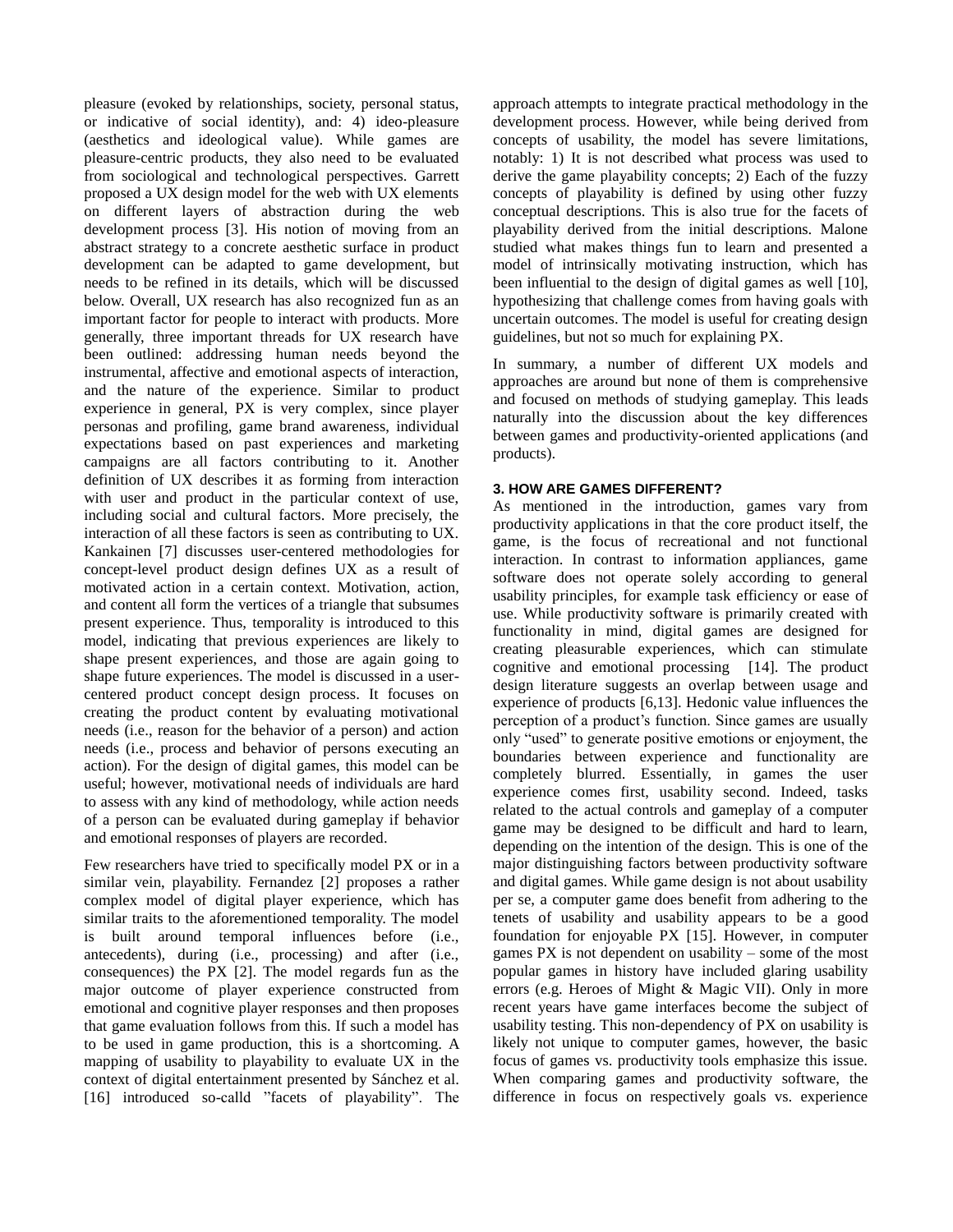reflects the basic difference that productivity software is outcome-oriented ("do-goal"-oriented in the terminology of Hassenzahl [4], while games are process-oriented. This leads to a set of specific challenges in the design and assessment of PX in games.

**1) PX optimization:** Every piece of game software and interface has to be optimized with PX in focus, not just usability/functionality or a combination of these and PX. This supersedes even established principles of interaction design.

**2) Complexity:** Contemporary computer games are becoming increasingly complex pieces of software, even within the indie/hobbyist community, where modern development tools permit hobbyists to produce games of a much higher quality relative to the major commercial titles, than was possible a decade ago (e.g. Darwinia). Major commercial franchises such as Quake, Unreal Tournament, Tomb Raider or World of Warcraft provide a large range of interaction possibilities, complex controls, a variety of challenges, and different choices for setting up the game, and even tools for the users to create their own playfields (a process referred to as "modding"). Games are thus reminiscent of ultra-complex applications. Game design accommodates the problem of complexity by ensuring that user learn how to play the game as they play it. Learning curves in games can be steep or shallow, but must match the skills of the target audience in order to avoid frustration. The design methods adopted by games to teach users complex systems carries a potential to be adapted to the development of productivity applications.

**3) Time:** The temporal dimension is central, both in terms of design and assessment. Computer games can be designed with a specific intended playtime in mind, or promote a variety of interaction periods. The temporal dimension of games is closely linked with psychological concepts such as flow and immersion/presence. Measurements of PX are heavily affected by the temporal dimension of play, e.g. in relation to subjective recall of events, or measurement methods interrupting the interaction flow between player and game [8]. There are as yet no universally accepted guidelines for how to test PX in relation to the temporal dimension of gameplay.

In terms of design, a central concept is player retention, i.e. the ability of the game to keep the user playing the game. It is a common problem that players do not finish playing a game, i.e. not obtaining full value for their investment and potentially compromising user satisfaction. E.g. in a study of over 25000 players of Tomb Raider: Underworld, Drachen et al. [1] found that only about 5% of the players had completed the game. Retention design uses behavioral biology and –psychology to prompt the user into playing the game for extended periods of time and/or to return to playing the game. Importantly, while retention and PX are closely aligned, a game with a high degree of retention does not necessarily carry a positive PX.

#### **2. TOWARDS GRASPING PLAYER EXPERIENCE**

Current PX research is aimed at investigating emotional, social, and cognitive components of the experience emerging from the interaction between players and a gaming system. However, current PX research is focused on the part of the user experience that occurs while the player is interacting with the game software [14]. PX research is in this regard focused along similar lines of reasoning as general UX research. In contrast, UX literature includes also the experience that occurs when the user interacts with the company that produces the product under investigation, as well as the services of the company [4]. Indeed, Law et al. [9] recommended that the term UX is scoped to "products, systems, services and objects that a person interacts with through a user interface". These perspectives appear relevant to PX, as company branding and customer support exist in the games industry similar to other industries. Similarly, UX research has included considerations about the state of the user and the experiences of the user when interaction is initiated. Irrespective of whether PX occurs while interacting with the game or the company, once this interaction has ended, the user will initiate a process of remembering, which adds individual bias to the perceived PX, and which potentially impacts on proceeding interaction. In essence, there is a before, during and after interacting with a game [2].

Branding is a core component of marketing in the computer games industry where the reputation of the company is one of the key factors in maintaining a fan base of hard-core gamers who act as opinion-leaders to the wider community of game players, i.e. customers. According to Law et al. [8], branding can impact on UX in subtle ways, for example, if a user purchases a game from a company that the user does not like, there is the potential for a negative impact or a feeling of guilt when playing the game (even if the user likes the game). Conversely, buying a game from a company that historically has produced games that the customer likes, but then realizing that the game in question is different than what was expected, can lead to a feeling of disappointment with the company.

With respect to company customer support interaction, this occurs within the game industry in a capacity similar to the general software industry, e.g. helping people to get through a game. For multi-player games, customer support typically also covers hosting support and typically community building and –support. For games that are primarily aimed towards multi-player online play (MMOGs, first-person shooters, etc.), the hosting- and community services have a direct influence on user perception of a game, while strictly speaking not taking place during the actual playing of the game. For example, if a matching service places players with different skill levels in the same games, the PX is potentially affected due to the lack of challenge for some players, and overwhelming challenge to others. Given that challenge is a core component of flow, an argument can be made for the impact of customer services on PX. Similar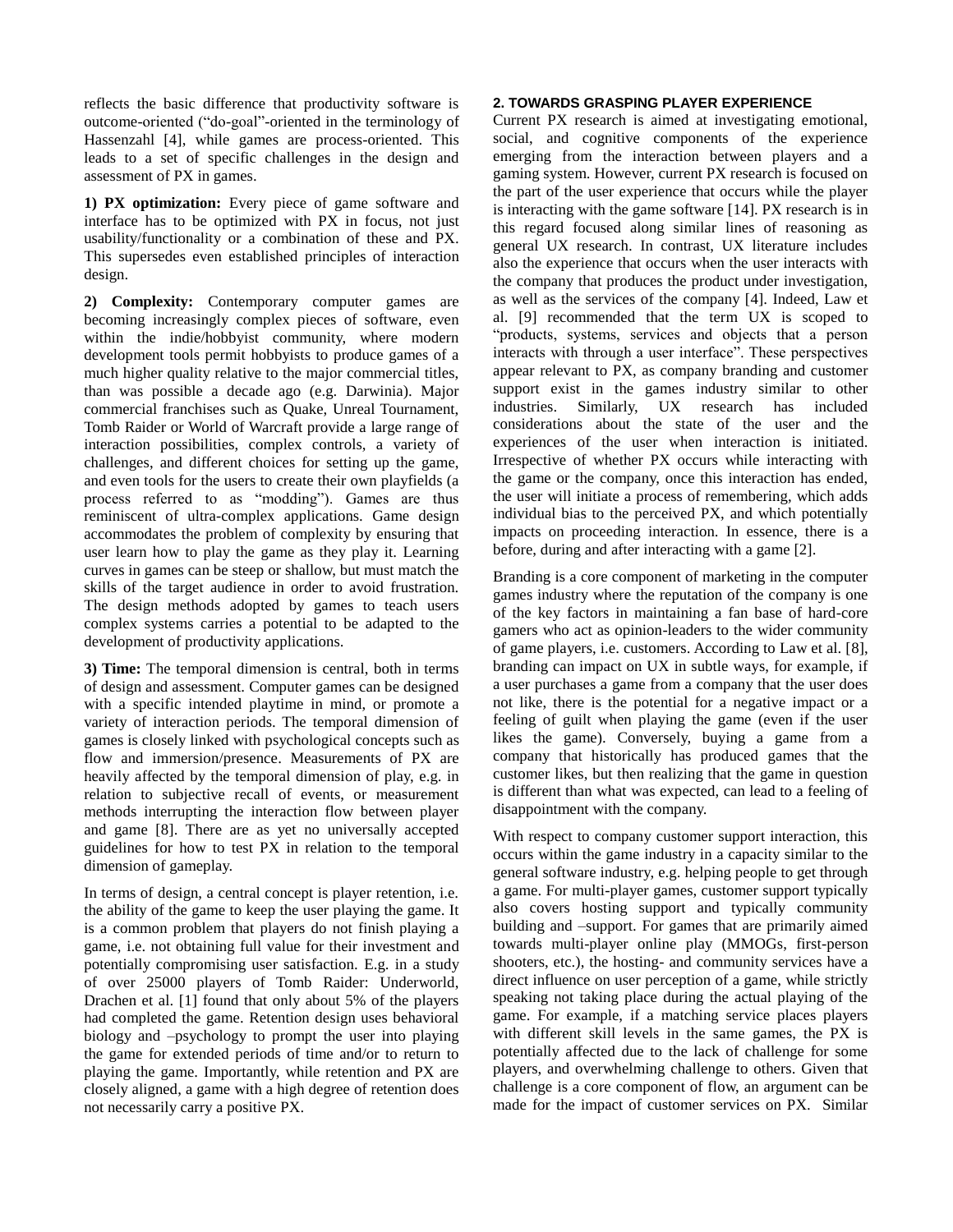arguments can be posed for lag periods which causes players to experience a delay between their control input and the game reacting to it, and server drops, where a player is dropped from a game server, requiring renewed login.

Defining the component of PX that occurs during runtime when the user interacts with the digital game, is complicated because of the range of psychological variables that it has been attributed to contain, for example dynamic concepts such as flow,, learning, immersion, fun, pleasure, enjoyment, and others. There is limited understanding about which components that are the most important and empirical evidence to back up respective claims is currently largely lacking. Exceptions include e.g. Mandryk et al. [11]. However, neither of these include evaluation of all potential variables, how the variables interact or in which situations/contexts that they arise. Within the academic research environments, the work being carried out towards being able to measure and test PX is focused along two directions: Those who employ psycho-physiological measures [e.g. 11] generally combined with selfevaluation/attitudinal data; and those who work primarily with qualitative and semi-quantitative methods. Instrumentation data – in game development referred to as game metrics – are becoming increasingly important as a tool for measuring the behavior of players during interaction periods in detail [1]. Combining instrumentation data with PX measures provides a means for obtaining detailed information about which game components or sequences that provide quality PX, and where there are problems in the design [e.g. 1,8].

In summary, the list of potential psychological components of PX, and corresponding psycho-physiological indicators of these components, is growing, and there currently exists no model for how these components interact and operate in detail; nor to which contexts of use are they native and how these contexts affect them. Another problem is that key terms such as entertainment, affect, enjoyment, fun etc. do not have a shared definition in the literature, and are often used interchangeably. This has led to a proliferation of PX models and theories, which generally lack empirical backing (an exception is the GEQ-survey system of Ijsselsteijn et al. [5], which has been cross-correlated with psycho-physiological measures). The outstanding challenges do not prevent the application of methods for testing specific components of or contributing variables influencing, PX. Additional challenges are posed by the recent developments of natural user interfaces, where parts or the whole body is used during interaction, e.g. Microsoft Kinect. It is an open question how current PX measurement methods handle these new interfaces and what the implications are for PX evaluation.

While the shared understanding of what constitutes PX during the periods of user-game interaction has yet to be achieved, there is a general agreement that it is a central component of user-oriented game design & development; and that it is not a simple construct but rather comprised of psychological experience components some of which can be measured using psycho-physiological methods [12]. Furthermore, that PX is affected by the properties of the user [1,2,14,15], the situational context; the temporal dimension and of course the game design (the system design) itself. The PX model presented here accounts for these considerations of PX. Despite the shortcomings in PX theory, empirical evaluation of PX is clearly useful, evidenced in the uptake of user-experience centric testing methods in the industry such as the TRUE system established by Microsoft Game User Research [8], who successfully employed RITE-testing, combined with instrumentation data and surveys to extensively evaluate the design of Halo 2 (and later Halo 3), which was later contributed to be an important factor in making this one of the best-selling games ever to be published [8].

Current methodologies employed in the game and creative industries may not work with the full extent of PX, however, this does not prevent the development of methods for assessing specific parts of PX – notably fun, flow and engagement, irrespective of the nebulousness of these concepts. In the past the evaluation of games has been a largely informal process, however, the game industry is rapidly adopting more formal techniques to evaluate their products [1,7,14,15]. However, classic usability testing is not sufficient for user-testing games, since its standard metrics (e.g., effectiveness in task completion or efficiency in error rate) are not directly mappable to digital games. Productivity software is primarily created with functionality in mind. However, digital games are created with an enjoyable experience in mind. While traditional usability metrics are still relevant, they are subsidiary means that can supplement physiological and metrical assessment of digital games. Good evaluation methodologies for digital games must allow us to make inferences of the game's success in terms of impact on the player and for describing how successful the interaction with the game reflects the designer's intent. Current evaluation approaches have focused on evaluating playability with more or less complete models of PX. From the discussion of this work, we derive the following major requirements for a framework of PX in games: (1) The framework must provide broad and inclusive layers that focus on player and game evaluation; (2) each of the layers should include at least one emerging methodology for game evaluation; (3) the model should be applicable to stages of the development process of digital games, ideally allowing for each layer to be tested iteratively but at the same time.

# **4. A PLAYER EXPERIENCE FRAMEWORK**

In the above, we have seen that time [e.g. 2] and abstraction [e.g. 12] are used as taxonomical dimensions when talking about player experience (PX). In this section a framework is presented that attempts to combine the existing empirical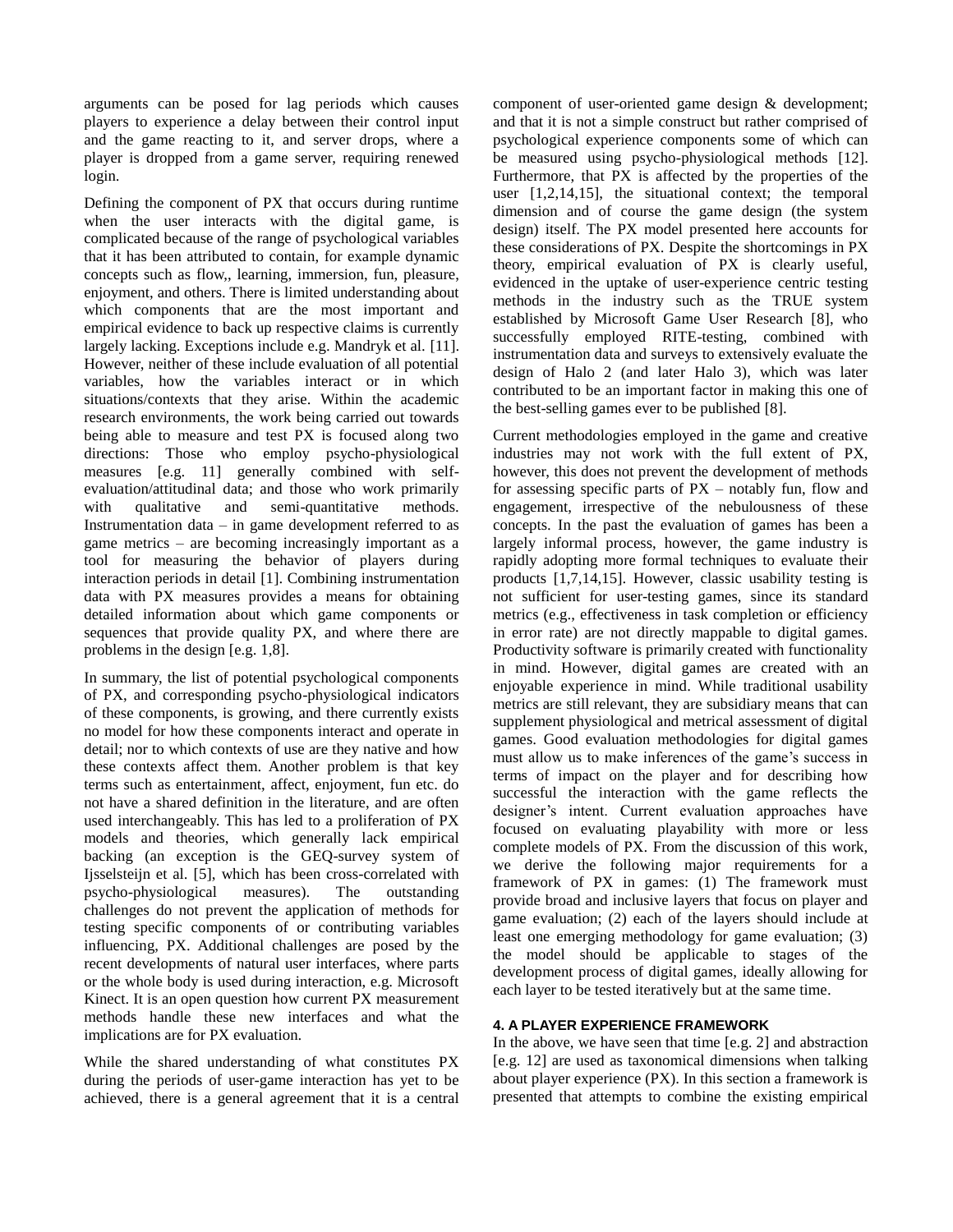and theoretical PX research into a single framework that encompasses the different levels or views of PX. The framework is not intended as a practically applicable tool, but as a frame of reference for future PX research.

**Three Layers of Abstraction in PX**: It has been argued previously that PX in a practical context can be seen in three different layers of abstraction [12]. These three layers progress from very concretely graspable and technical game system experience (1) to the experience that influences and is influenced by the perceptive and operational actions of the player (2), culminating in the abstract experience levels that is shaped by interactions with other players, games, technologies, etc. (i.e., the context) in a certain segment of time (3) (Figure 1). Each of these layers or frames of reference forms a taxonomical framing device to describe an actor, which itself is a set of processes, influencing PX. On the bottom layer, the technological game system is an actor that exerts influence on player experience by its functionality, rules, mechanics, and other means. On the other hand the player is an actor able to provide content and essentially data that will shape the behavior and content of the game system itself. We do not need to know the internal processes that each actor consist of, but we need to consider the input and output of these processes that shape the interaction between those actors from which the experience occurs. An example for creating game system experience are possibilities to modify games, such as editing levels, changing textures or gameplay settings. Games like Spore or Little Big Planet provide an increasing number of socalled user-generated content to create a rich and aesthetic game system experience that can be adjusted to individual preferences by creating and sharing content between users.



**Figure 1: Different Layers of abstraction PX.**

The next interaction taking place is between the player and context actors, which can be other players, other games, memories and affection toward a certain game or genre. Again, the context actor is basically a black box of processes executed in the context of playing, which interact with the player in some way. By playing a game, a player directly influences this context on an individual level, such as creating knowledge on how to progress through the game world or on a social level, such as discussing the game content with friends. This context then again shapes how the player perceives the game individually. An example for this could be a bad review making the game less enjoyable or memories of a prior game in a series making the newest episode more enjoyable.

**Temporal Progression of PX**: Following the notion that the temporal context is important [e.g. 2] for understanding the experience during playing a game, it is necessary top synthesize the actors from the three levels of abstraction with the temporal dimension of PX. Interactions between more concrete and more abstract actors happen during a certain segment of time. As this interaction of system, player, and context progresses, the nature of each actor may change and thus create a new and different experience. A couple of important notes on this process includes: 1) A game system is not likely to change smoothly over time, but is usually altered in technological steps. For example, systems like gaming consoles do not change gradually, but incrementally after a given fixed time period, when new technology has been invented and the market is deemed ready to invest into a new console system. In contrast, for systems such as a personal computer this process is more gradual, because of their open architecture and flexibility. However, a game system may also refer to the software that builds the core of digital game, for example a game engine. However, while a game system may be altered individually over time (thus only altering the game system actor), new PX only emerges once this system starts interacting with the player actor for a certain time segment. 2) Players as human beings are more gradual in their change over time, since human perception are made up of psychological and physiological processes that quickly adapt to change and form our reactions and behavior accordingly [11,13,14]. Thus, even with the game system remaining consistent over a period of time, the experience may change as the player may be influenced by context or by individual intrinsic changes of time. The change becomes only apparent in the interaction with the game system as the altered experience emerges when the player starts using the controller to interact with the game. 3) The context surrounding the player will change over time based on the sociological, economic, or political changes that influence the life of players. Temporal context changes can happen rapidly and thus influence the player's perception of and interaction with a game. E.g., for children the restrictions made by their parents as to what time they are allowed to play will change over time as the children grow up. This indicates how complex PX is, since all three PX actors will change their interactions over time and individually, shaping the interactions between them and thus shaping the gameplay experience. It can therefore be argued that PX can only be